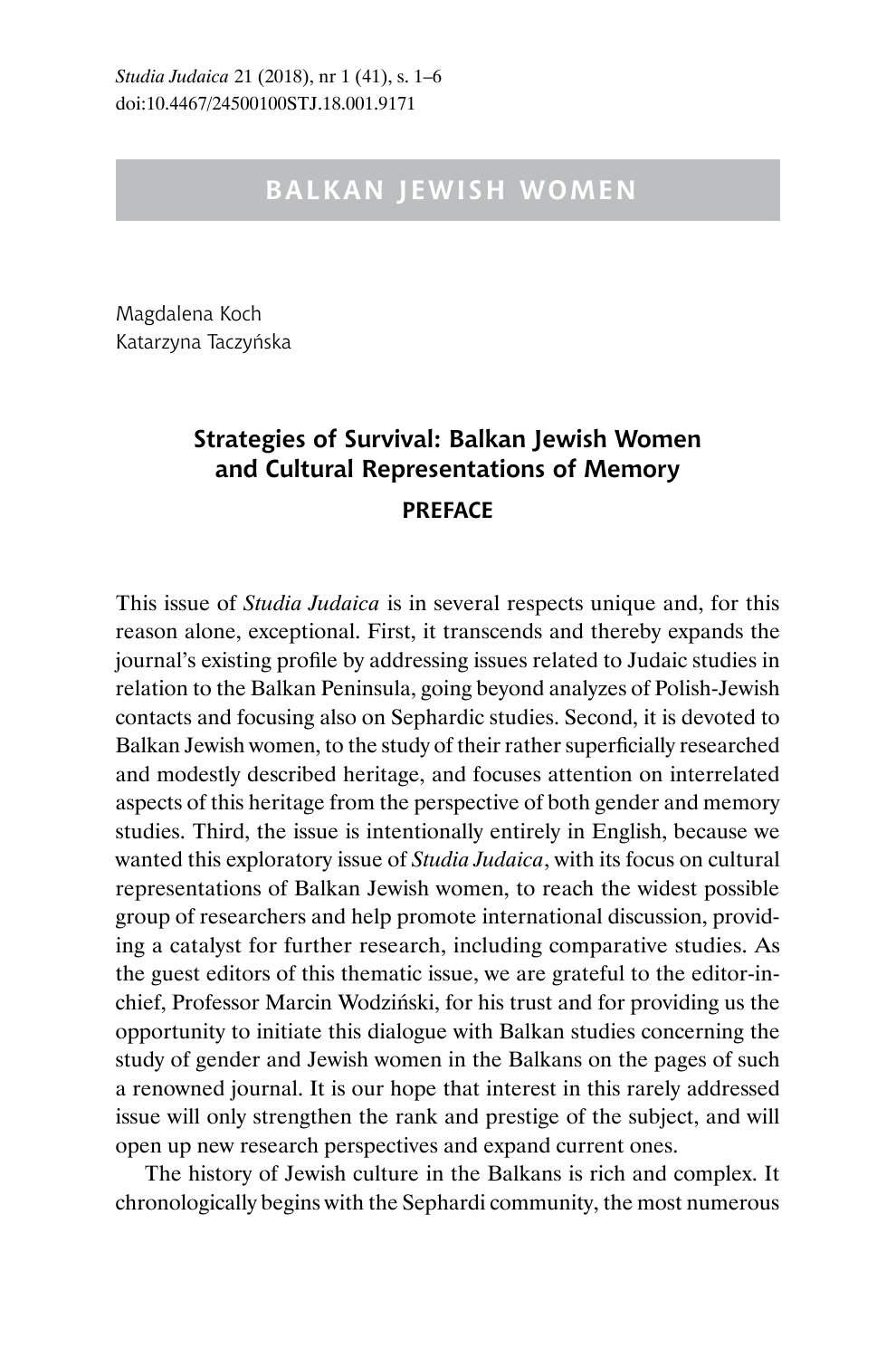group, which first arrived there in the sixteenth century after their exile in 1492 from the Iberian Peninsula. It was on the Balkan Peninsula, within the borders of the Ottoman Empire, that they found a new home, at the invitation of Sultan Bayezid II. Ashkenazi Jews appeared there much later, arriving in large numbers only in the nineteenth century, though their community was smaller than that of the Sephardim. Jews, however, regardless of whether they belonged to the Sephardi or Ashkenazi community, always constituted a minority in the Balkans, often hermetically sealed within their own native languages (Ladino and Yiddish), religion, and customs, and as they underwent assimilation/acculturation processes over time, they constructed a fluid double identity, which was also in some sense a provisional one. The multi-dimensionality of this issue becomes more prominent when we turn our attention to Jewish women, who have rarely been presented as major protagonists in cultural history. In their communities, they were burdened with the stigma of a double otherness—as women and as Jews. With this issue of *Studia Judaica*, we want to break the relative silence on this subject, focus attention on them, and restore their memory. An additional challenge is the multi-lingual character of Jewish literature originating in the Balkans or referring to Balkan reality. Such an expansive research area requires that we interpret the legacy of Judaism in the context of a diverse, but mutually related, group of Balkan national cultures, which constitute the context within which Jews in the region functioned. We have attempted here to address the problematics arising from this diversity in a multi-dimensional manner: examined within this issue are both literary texts that function more widely in public space, as well as little-known or recently discovered memoirs, ethnographic testimonies, and translations; sociolinguistic aspects of the Ladino language (Judeo-Spanish) are also addressed.

Gender and feminist trends in Judaic research can be found in the almost every major research center since the 1990s.<sup>1</sup> In Poland, important research in the field of Jewish gender studies is also being pursued more and more vigorously. This study has resulted in several publications: a major collected monograph edited by Joanna Lisek, *Nieme dusze? Kobiety*  w kulturze jidysz [Voiceless Spirits? Women in Yiddish Culture];<sup>2</sup> a book

<sup>1</sup> See e.g. Lynn Davidman, Shelly Tenenbaum (eds.), *Feminist Perspectives on Jewish Studies* (Yale, 1994); and Judith R. Baskin (ed.), *Jewish Women in Historical Perspective* (Detroit–Michigan, 1991).

<sup>2</sup> Joanna Lisek (ed.), *Nieme dusze? Kobiety w kulturze jidysz* (Wrocław, 2010).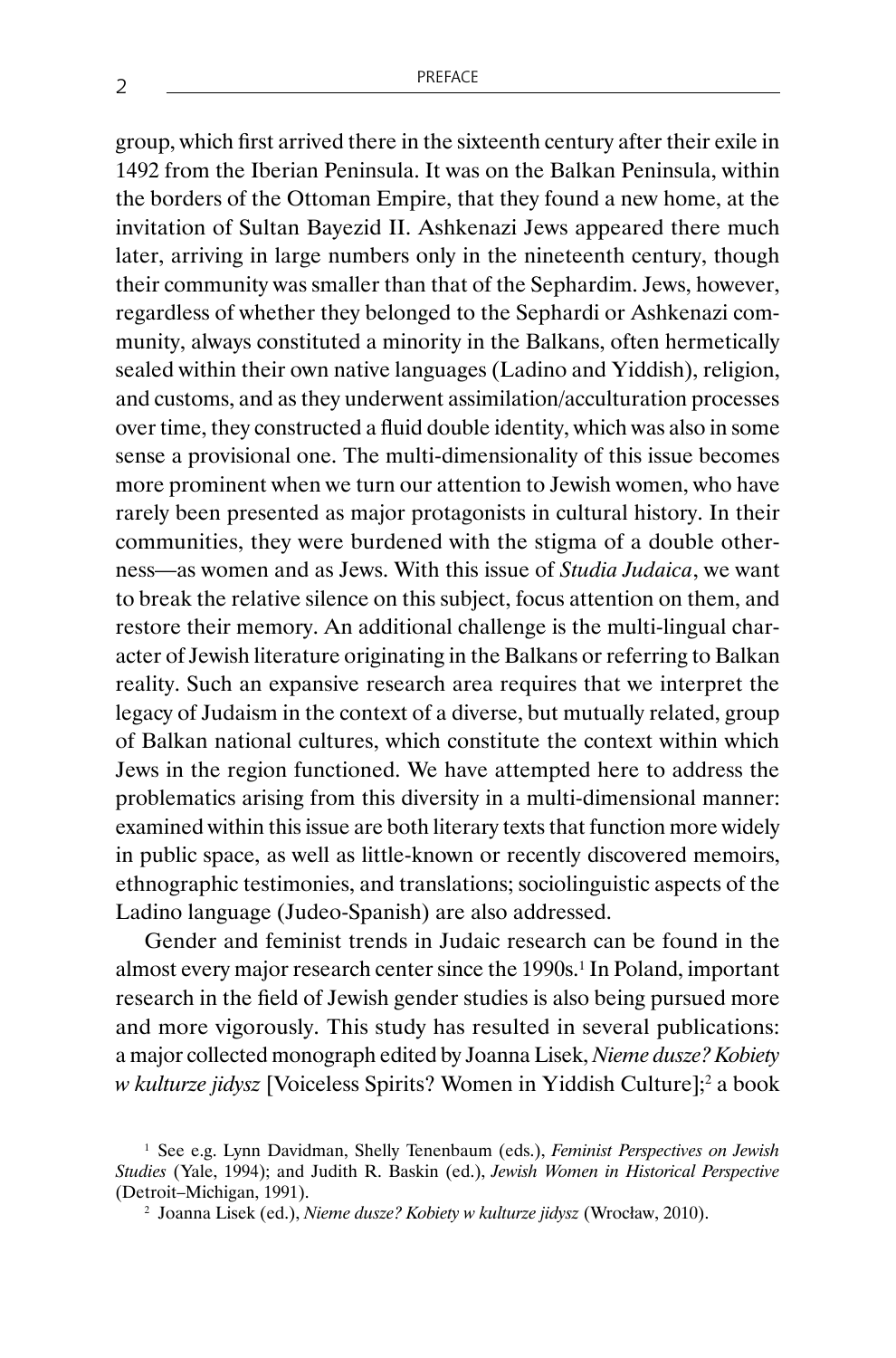published by Agata Araszkiewicz and restoring the memory of Zuzanna Ginczanka;3 Bożena Umińska's work on images of Jewish women in Polish literature;<sup>4</sup> studies on the experiences of women (and men) in Holocaust narratives;<sup>5</sup> Karolina Szymaniak's publication of the works of Rachel Auerbach<sup>6</sup> and her books on Debora Vogel;<sup>7</sup> books devoted to Anka Grupińska<sup>8</sup> and to the work of Amy Levy<sup>9</sup> have also been recently published. These are just a few key examples, but they show a clear revival in gender studies in Polish research. However, we can still see the dire need—and not just in Poland—for more extensive, in-depth research on this subject with regard to the development of the cultures of communities in the Balkans. The lack of monographs devoted to Jewish women from this region is particularly noticeable in this respect.10 The American researcher Harriet Freidenreich wrote about this anxiously almost a decade ago.<sup>11</sup> Admittedly, individual works by authors such as the Belgrade researcher Krinka Vidaković-Petrov, Sarajevo Romanists Muhamed Nezirović and Eliezer Papo, and Israeli author Dina Katan Ben-Zion were published earlier; however,

<sup>3</sup> Agata Araszkiewicz, *Wypowiadam wam swoje życie: Melancholia Zuzanny Ginczanki* (Warsaw, 2001).

<sup>4</sup> Bożena Umińska, *Postać z cieniem: Portrety Żydówek w polskiej literaturze od końca XIX wieku do 1939 roku* (Warsaw, 2001).

<sup>5</sup> See Bożena Karwowska, *Ciało. Seksualność. Obozy zagłady* (Kraków, 2009); Aleksandra Ubertowska, "Kobiece 'strategie przetrwania' w piśmiennictwie o Holokauście (z perspektywy literaturoznawcy)," in Sławomir Buryła, Alina Molisak (eds.), *Ślady obecności* (Kraków, 2010), 317–335; ead., "'Niewidzialne świadectwa': Perspektywa feministyczna w badaniach nad literaturą Holokaustu," *Teksty Drugie* 4 (2009), 214–226; Agnieszka Nikliborc, *Uwięzione w KL Auschwitz-Birkenau: Traumatyczne doświadczenia kobiet odzwierciedlone w dokumentach osobistych* (Kraków, 2010); Joanna Stöcker-Sobelman, *Kobiety Holokaustu: Feministyczna perspektywa w badaniach nad Shoah. Kazus KL Auschwitz-Birkenau* (Warsaw, 2012).

<sup>6</sup> Rachela Auerbach, *Pisma z getta warszawskiego*, ed. Karolina Szymaniak, trans. Karolina Szymaniak, Anna Ciałowicz (Warsaw, 2016).

<sup>7</sup> Karolina Szymaniak, *Być agentem wiecznej idei: Przemiany poglądów estetycznych Debory Vogel* (Kraków, 2007).

<sup>8</sup> Jagoda Budzik, Beata Koper (eds.), *Niezależna: Próby o Ance Grupińskiej* (Kraków, 2015).

<sup>9</sup> Ilona Dobosiewicz, *Borderland: Jewishness and Gender in the Works of Amy Levy* (Opole, 2016).

<sup>10</sup> There have been only isolated attempts, for example, the publication in Bulgaria of a memoir by Lea Cohen: Lea Cohen, *Ti vyarvash: 8 pogleda varhu Holokosta na Balkanite* (Sofia, 2012); in Serbia a study on the writings of Judita Šalgo: Silvia Dražić, *Stvarni i imaginarni svetovi Judite Šalgo* (Novi Sad, 2013); and in Croatia a book on Laura Papo: Jagoda Večerina Tomaić, *Bohoreta – najstarija kći* (Zagreb, 2016).

<sup>11</sup> Harriet Freidenreich, "Yugoslavia," Jewish Women: A Comprehensive Historical En*cyclopedia*, Jewish Women's Archive (2009), https://jwa.org/encyclopedia/article/Yugoslavia [retrieved: 12 Oct. 2017].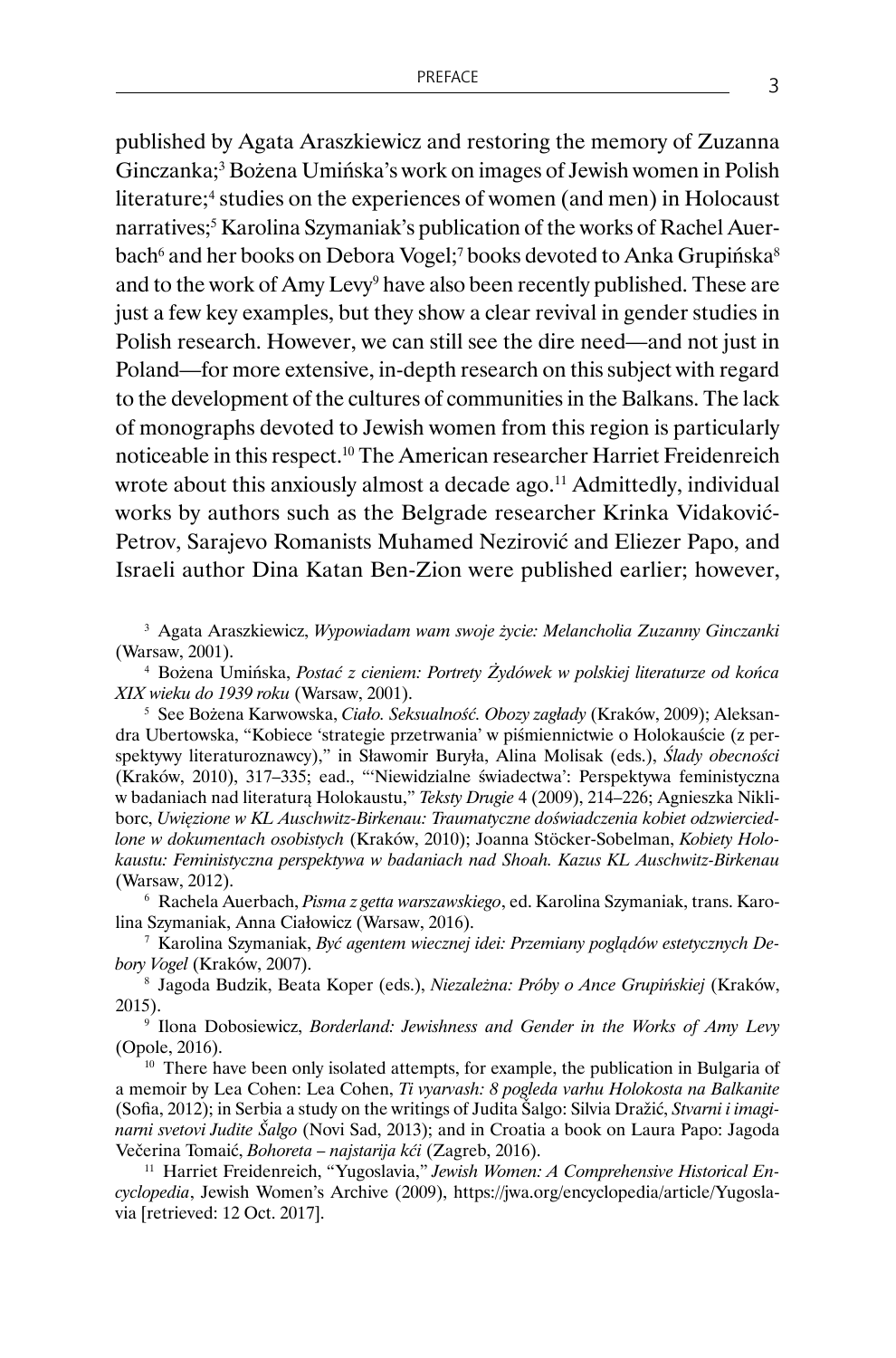the subject of Jewish women's participation in culture was viewed from within the wider context of the history of Sephardic literature,<sup>12</sup> and in the work of Katan Ben-Zion, published in Hebrew, a language not present in Balkan cultures.13 Ben-Zion emphasized metaphorically that the "feminine voyage" in Jewish literature of the countries of the former Yugoslavia began with the work of two writers born in the same year—Laura Papo Bohoreta (1891–1942) of Sarajevo and Paulina Lebl-Albala (1891–1967) of Belgrade. However, it was not until 2005, many years after their deaths, that the books of both authors first appeared: Papo Bohoreta's essayistic monograph *Sefardska žena u Bosni* [Sephardic Woman in Bosnia] and Lebl-Albala's memoir *Tako je nekad bilo* [It Used to Be Like That]. The case of these writers seems to confirm emphatically that texts written by women—hidden away in archives or family collections—still need to be found, described, and introduced into the region's history and culture.

In interdisciplinary reflections on the history and culture of Jews, the phrase "strategies of survival" is often closely associated with the Holocaust.14 To our mind, the proposed topic is an attempt to extend the framework of this metaphor. The authors of the articles within this issue examine, on the one hand, the particular strategies used by authors in relation to the memory of their own fate and of those around them, including experiences during the interwar period, before the Holocaust. On the other hand, we also attempt to highlight strategies that helped authors develop a process for the recovery of the history of the group with which they identified. In this regard, we are interested in both searching in primary texts for "invisible testimonies"15 and various representations of culture (literary texts, personal documentary narratives); moreover, detailed case studies on a single writer/activist and large-scale studies (covering a wider time range) provide a synthetic account of the activities characteristic of a given community. Descriptions of these strategies, we believe, give us the opportunity to get closer to answering the question of what memory of Jewish women in the Balkans has survived and how it functions today.

<sup>12</sup> Krinka Vidaković-Petrov, *Kultura španskih Jevreja na jugoslovenskom tlu: XVI–XX vek* (Sarajevo, 1990; first edition 1986) and Muhamed Nezirović, *Jevrejsko-španjolska književnost* (Sarajevo, 1992).

<sup>13</sup> See Dina Katan Ben-Zion, *Nashim kotvot 'olam: sofrot yehudiyot be-Yugoslavia lesheavar* (Jerusalem, 2013), and also ead., "The Feminine Voyage in the Post-Holocaust Jewish Literature of Former Yugoslavia," *Interkulturalnost. Časopis za podsticanje i afirmaciju interkulturalne komunikacije* 7 (2014), 186–191.

<sup>14</sup> See e.g. Ubertowska, "Kobiece 'strategie przetrwania'."

<sup>&</sup>lt;sup>15</sup> Ubertowska, "'Niewidzialne świadectwa'."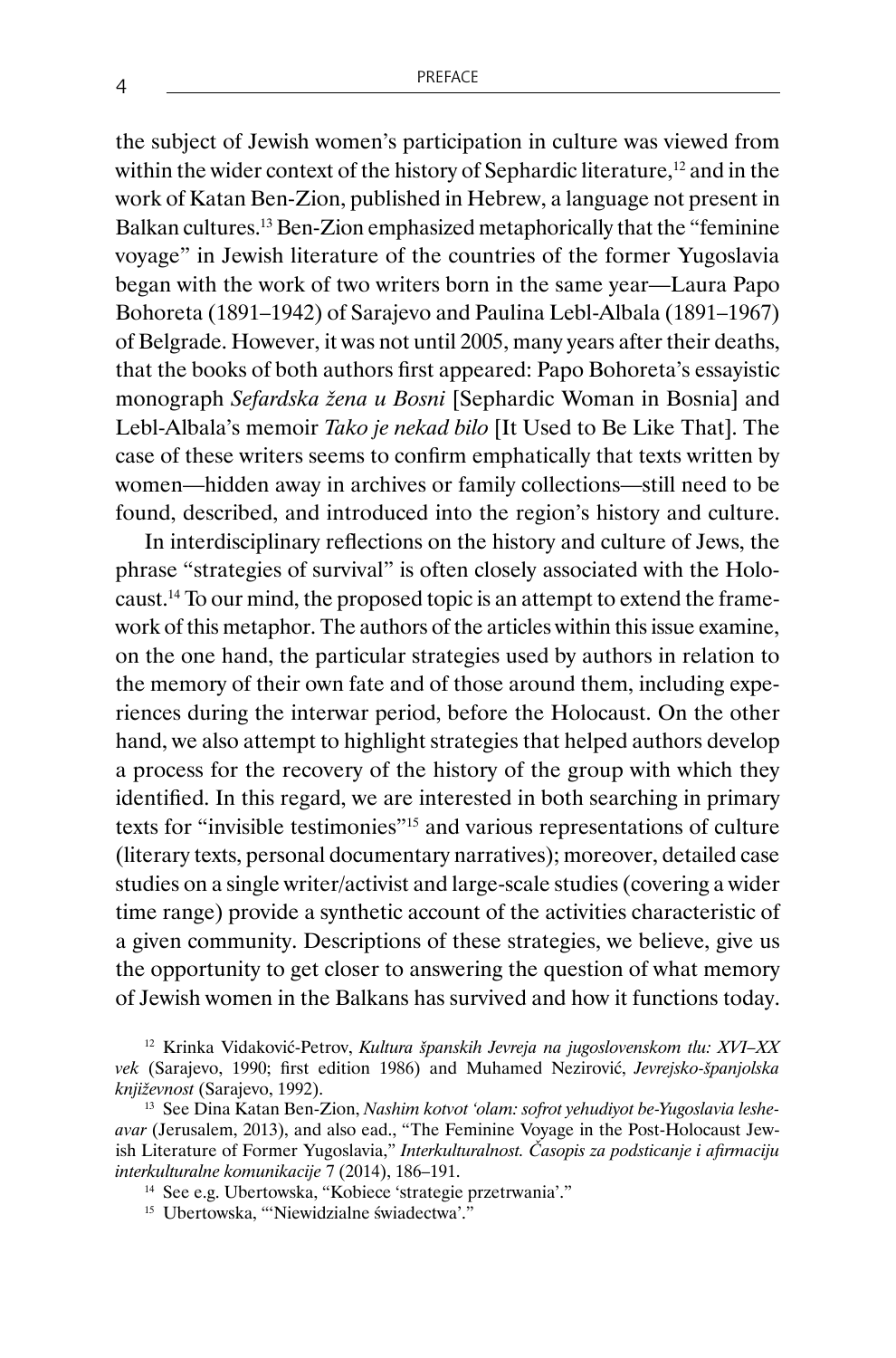At the same time, we would also like to help initiate a broader theoretical reflection on the subject of the continuation of memory of Jews in the culture of the Balkans, and the relative absence and sadly still modest body of research on their artistic and cultural achievements.

This issue consists of nine studies written by researchers from several university centers in Poland (Adam Mickiewicz University in Poznań, University of Wrocław, Nicolaus Copernicus University in Toruń, University of Opole), Serbia (Institute for Literature and Arts in Belgrade), Israel (The Hebrew University of Jerusalem), and Germany (Humboldt-Universität zu Berlin). They address "cultural performances of memory,"16 define strategies for remembering and recovering from so-called "structural amnesia," describe activities that took place at the borderlands between cultures, and highlight various flows, transfers and limitations, but also the emissive power, of texts written by Balkan Jewish women who worked in the ethnically complicated, transcultural areas of the borderland. The subject of analysis here includes both Slavic (Serbian, Croatian, Bosnian, Yugoslav, and Bulgarian) and non-Slavic (Greek and Albanian) contexts. Most of the texts that comprise this issue are varied in character and present multi-dimensional and in-depth case studies. Their heroines are Laura Papo Bohoreta of Bosnia (Magdalena Koch), Magda Bošan Simin and Nevena Simin of Serbia (Krinka Vidaković-Petrov), Eva Nahir Panić of Yugoslavia/Israel (Katarzyna Taczyńska), Daša Drndić of Croatia (Sabina Giergiel), Dora Gabe of Bulgaria (Adriana Kovacheva), Rachel (Rae) Dalven, a Romaniote Jewish woman of Greece (Yitzchak Kerem), and Irene Grünbaum and Jutta Neumann of Albania (Agata Rogoś). One of the texts is an overview and presents in a panoramic manner—using the author's own musical metaphor—a "symphony of unique voices" and their literary testimony in Yugoslavia after World War II (Dina Katan Ben-Zion). An important and unique element in the present issue is a study involving sociolinguistic analysis of the linguistic image of Sephardic Jewish women in texts written in Judeo-Spanish and printed in the interwar Sarajevo periodical *Jevrejski glas* [Jewish Voice] (Aleksandra Twardowska and Agnieszka August-Zarębska).

We hope that the studies included in this issue will enrich existing knowledge about the history, activities, and creativity of Balkan Jewish women. We are convinced that thanks to this publication—and many

<sup>&</sup>lt;sup>16</sup> Mateusz Borowski, Strategie zapominania: Pamięć a kultura cyfrowa (Kraków, 2015), 29.